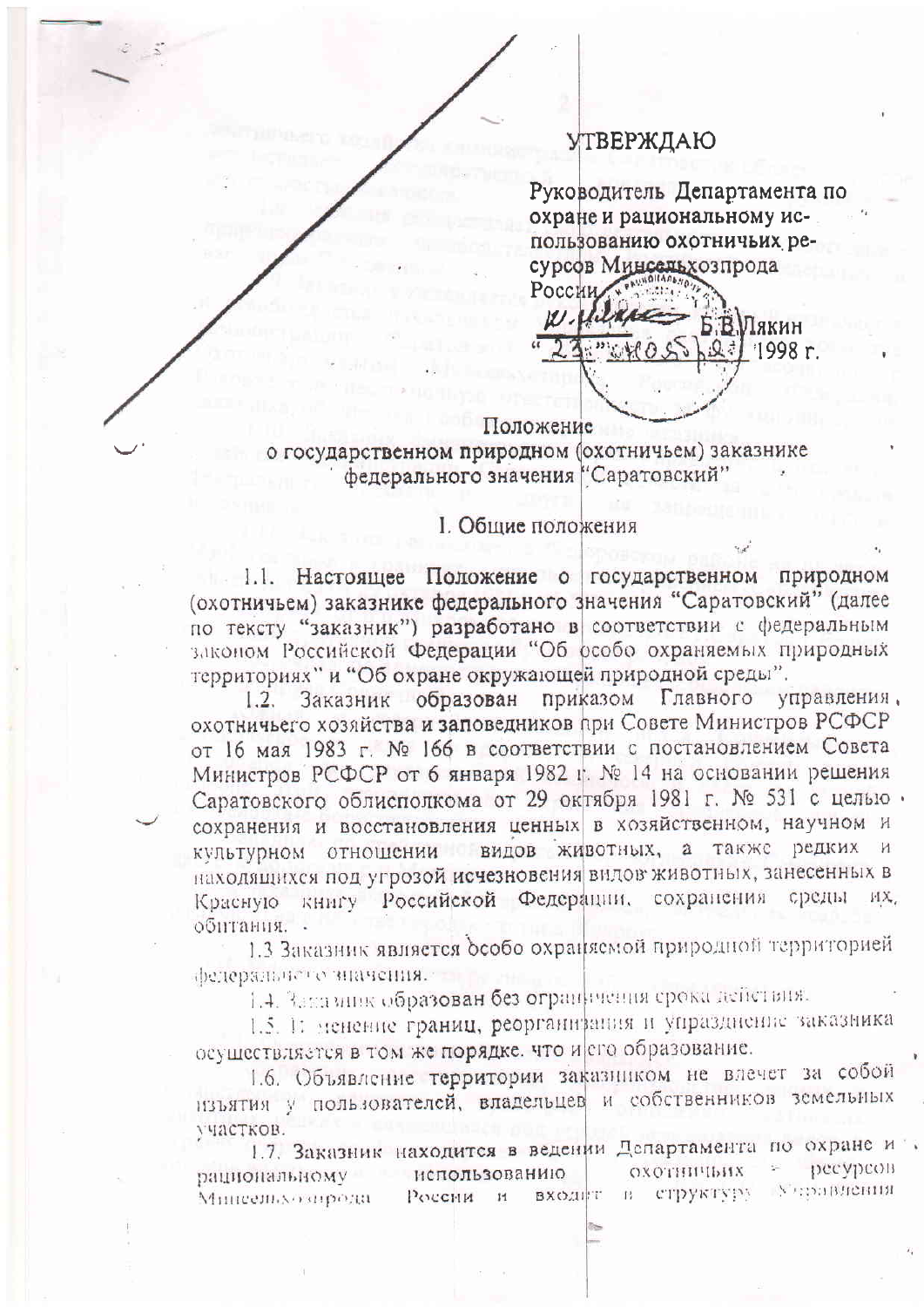охотничьего хозяйства администрации Саратовской области, которое деятельностью заказника. контроль  $\mathbf{H}$ руководство

1.8. Заказник осуществляет свою деятельность в соответствии с природоохранным законодательством Российской Федерации и настоящим Положением.

1.9. Заказник возглавляется руководителем, который назначается и освобождается начальником Управления охотничьего хозяйства Саратовской области Охотдепартаментом  $\overline{10}$ согласованию Минсельхозпрода Российской Федерации. Руководитель несет полную ответственность за функционирование

заказника, обеспечивает соблюдение режима заказника. 1.10. Заказник финансируется через Управление охотничьего хозяйства администрации Саратовской области за счет средств федерального других не источников. запрещенных законом

1.11. Заказник расположен в Федоровском районе на площади 44302 гектаров в границах, установленных решением Саратовского. облисполкома от 29 октября 1981 г. № 531.

северная: от р.п. Мокроус по железной дороге г. Саратов-г. Ершов до административной границы с Ершовским районом.

Восточная: по административной границе с Ершовским районом на юг до пруда Солнечный.

Южная: с северной оконечности пруда Солнечный на с. Никольское и далее по дороге, по северной стороне пруда "Косолапов" до государственной лесополосы и далее по южной стороне этой лесополосы до пересечения грейдерной с. Семеновка-с. Борисоглебовка. ДОРОГИ

Западная: по грейдерной дороге с. Борисоглебовка-с. Семеновка, далее по дороге на р.п. Мокроус.

В заказнике выделено 3 егерских обхода, центральная усадьба расположена в поселке городского типа Мокроус.

П. Задачи и особенности режима особой охраны территории заказника

2.1. Основными задачами заказника являются:

сохранение, восстановление, воспроизводство ценных хозяйственном, научном и культурном отношении охотничьих животных, редких и находящихся под угрозой исчезновения видов, в первую очередь дрофы и стрепета, а также гнездящихся лебедей, колонни журавлей, водоплавающих на пролете, сохранение среды их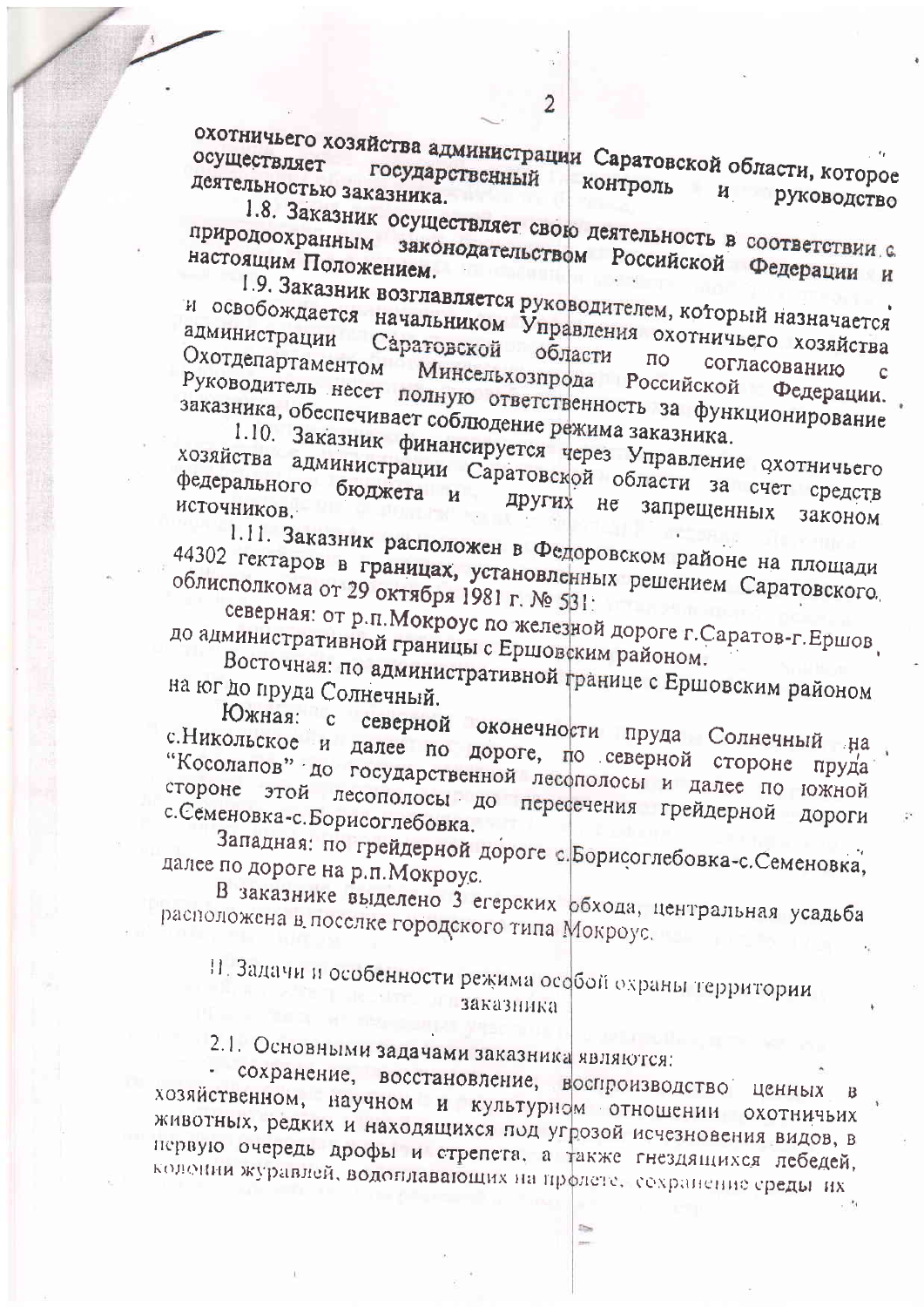обитания, путей миграций, мест гнездования, а также зимовки, поддержания общего экологического баланса; - изучение возможностей интродукции дрофы и практическое осуществление инкубации брошенных кладок в целях увеличения поголовья дроф в условиях интенсивной хозяйственной деятельности

- охрана природного ландшафта, редких и ценных видов растений и растительных группировок;

- проведение биотехнических мероприятий с целью создания

наиболее благоприятных условий обитания охраняемых объектов систематическое проведение учетных работ, научно-

обоснованное регулирование численности диких животных по разрешению Охотдепартамента; - проведение фенологических наблюдений, ведение "Летописи

природы" заказника, кольцевание и мечение животных; - содействие в проведении научно-исследовательских работ

научными организациями без нарушения установленного режима заказника;

координация деятельности государственных заказников местного значения, расположенных в степных районах Саратовской области;

• пропаганда передового опыта охраны природы и животного мира. организация и развитие туризма.

2.2. На территории заказника и его отдельных участках

постоянно или временно запрещается или ограничивается любая деятельность, если она противоречит целям создания заказника или причиняет вред природным комплексам и их компонентам, в том.

- сенокошение, пастьба скота, заготовка дикорастущих пищевых продуктов, лекарственных и иных растений, другие виды пользования растительным миром;  $-c6$ op

зоологических, ботанических и минералогических коллекций, а также палеонтологических объектов;

- предоставление земельных участков под застройку, а также для коллективного садоводства и огородничества;

- проведение гидромелиоративных и ирригационных работ, геологоразведочные изыскания и разработка полезных ископаемых;

- строительство зданий и сооружений, дорог и трубопроводов. линий электропередач и прочих коммуникаций;

применение ядохимикатов, кимических средств защиты растений и стимуляторов роста; минеральных удобрений,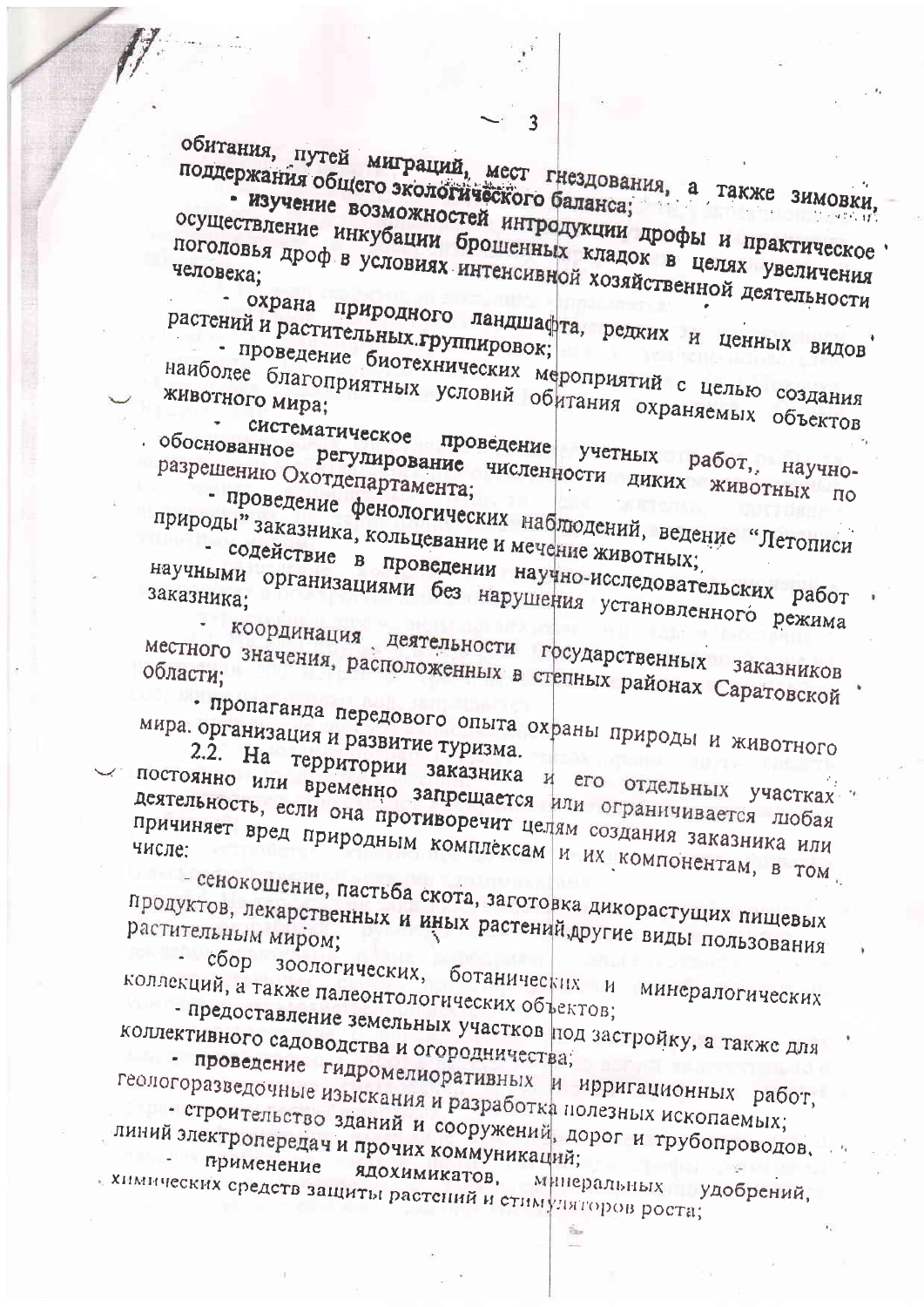- взрывные работы;

- любые иные виды хозяйственной деятельности, рекреационного природопользования, препятствующего сохранению, другого восстановлению и воспроизводству природных комплексов объектов.

2.3. На всей территории заказника запрещается:

- движение механизированного транспорта, за исключением служебного транспорта охраны заказника и землепользователей, транспорта на дорогах общего прльзования (р.п. Мокроусс. Семеновка-с. Калдино-с. Плес и с. Калдино ДО пруда Южный Красовский);

- промысловая, спортивная и любительская охота, лов рыбы, за исключением любительского рыболовства в водоемах, расположенных акционерных обществ на землях ДЛЯ жителей. постоянно проживающих на территории заказника; иные виды пользования животным миром;

разведение костров в гослефополосе  $\boldsymbol{H}$ акционерных лесополосах в пожароопасный период;

- туристские и другие виды организованного отдыха населения.

2.4. На всех прудах и вдоль реки Еруслан в санитарной зоне на расстоянии 500 метров от границы затопления при максимальном состоянии паводковых вод, запрещается:

- применение способа авиаопыления;

- использование препаратов ДДТ, гексохлорана и других средств опыления от вредителей растений;

- строительство складов для хранения пестицидов и минеральных удобрений;

устройство взлетно-посадочных площадок для заправки сельскохозяйственной авиации ядохимикатами.

2.5. На территории заказника в обязательном порядке вводятся:

разработка руководителем заказника совместного  $\mathsf{C}$ землепользователями плана мероприятий сельскохозяйственных и лесохозяйственных работ, предотвращающих ущерб природным комплексам от хозяйственной деятельности;

- согласование с руководителем ваказника проведение всех сельскохозяйственных работ в период с мая по август включительно с целью сохранения гнездований и выводков дрофы и других охраняемых и редких животных;

- официальное извещение землепользователями заказника о началах работ на клетках полей, где гисзда дрофы размещены группами, а руководителю заказника своевременно оповещать. земленользователей о расположении гнезд дрофы;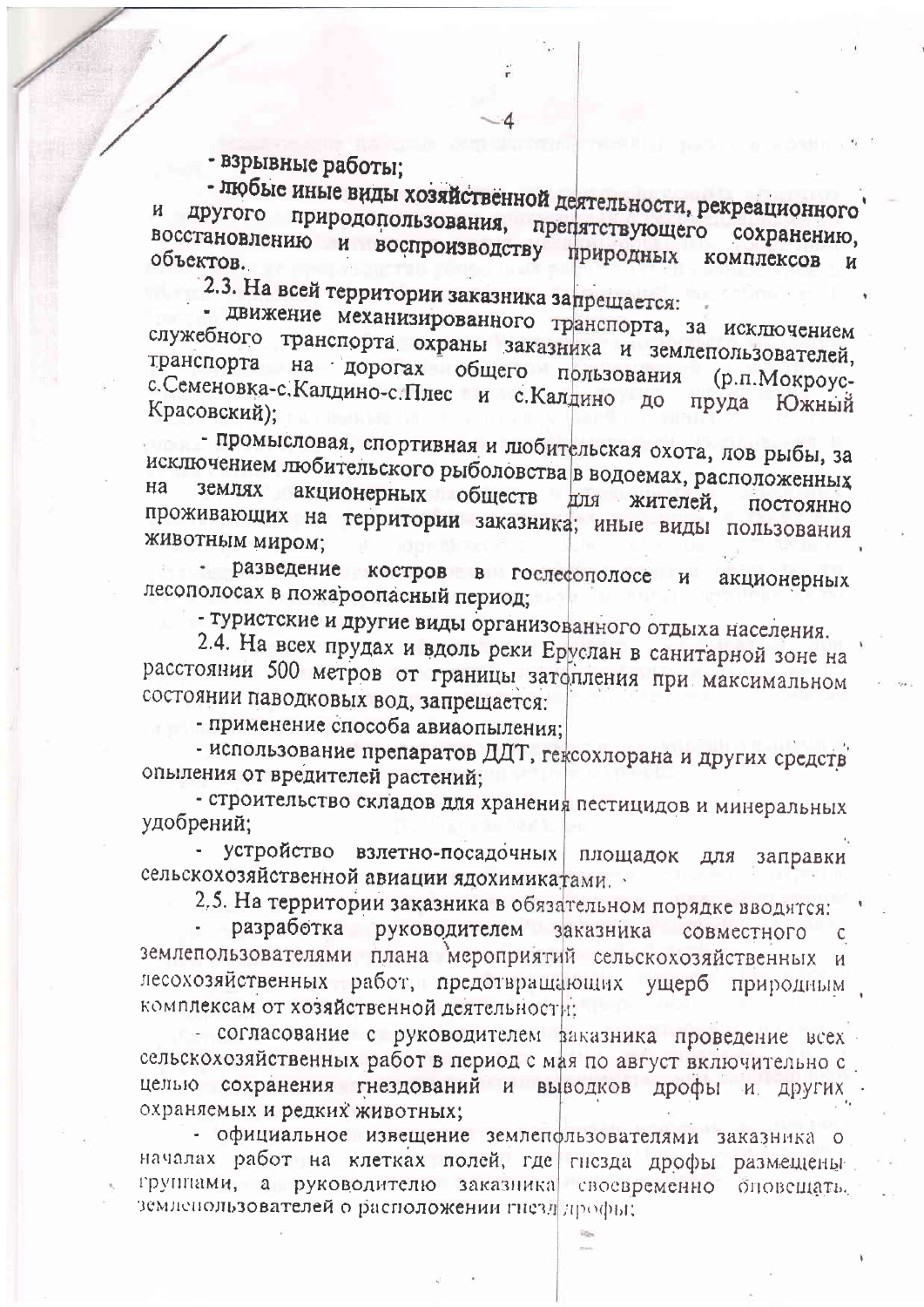- недопущение полевых сельскохозяйственных работ в ночное время;

- обеспечение и оборудование сельскохозяйственных агрегатов отпугивающими устройствами и в соответствии с Рекомендациями по охране диких животных во время механизированных уборочных · работ, а также производство уборочных работ по скашиванию трав и уборке зерновых культур круговым "загонным" способом и в "разгон".

2.6. В случае необходимости, Управление охотничьего хозяйства согласованию с Правительством Саратовской области по земленользователями может вводить и другие ограничения заказнике, направленные на улучшение условий обитания охраняемых диких животных, в том числе в период миграции, гнездования и линьки птицы.

2.7. Собственники, владельцы и пользователи земельных участков, которые расположены в границах заказника, а также все иные физические юридические лица, обязаны соблюдать  $\mathbf{H}$ установленный в заказнике режим особой охраны и несут, за его нарушение административную, уголовную и иную установленную ' законом ответственность.

2.8. Заказник в обязательном порядке учитывается При разработке планов и перспектив экономического и социального развития, территориальных комплексных схем, схем землеустройства и районной планировки.

2.9. Заказник обозначается на местности предупредительными и информационными знаками по периметру его границ.

## III. Охрана заказника

осуществляется службой охраны,  $3.1.$ Охрана заказника порядке, предусмотренном управления в состав входящей в нормативными правовыми актами Российской Федерации, а также нормативными правовыми актами Саратовской области.

3.2. В соответствии с Федеральным законом Российской территориях природных охраняемых Федерации "Об особо территории заказника осуществляющие охрану работники, пользуются теми же правами, ੀਮ ਨ что. федерального значения государственные инспектора по охране государственных заповедников и национальных парков.

3.3. Работники заказника имеют право ношения форменного осуществлений При знака.  $\boldsymbol{\mathsf{M}}$ нагрудного обмундирования возложенных на них задач им разрешено ношение служебного